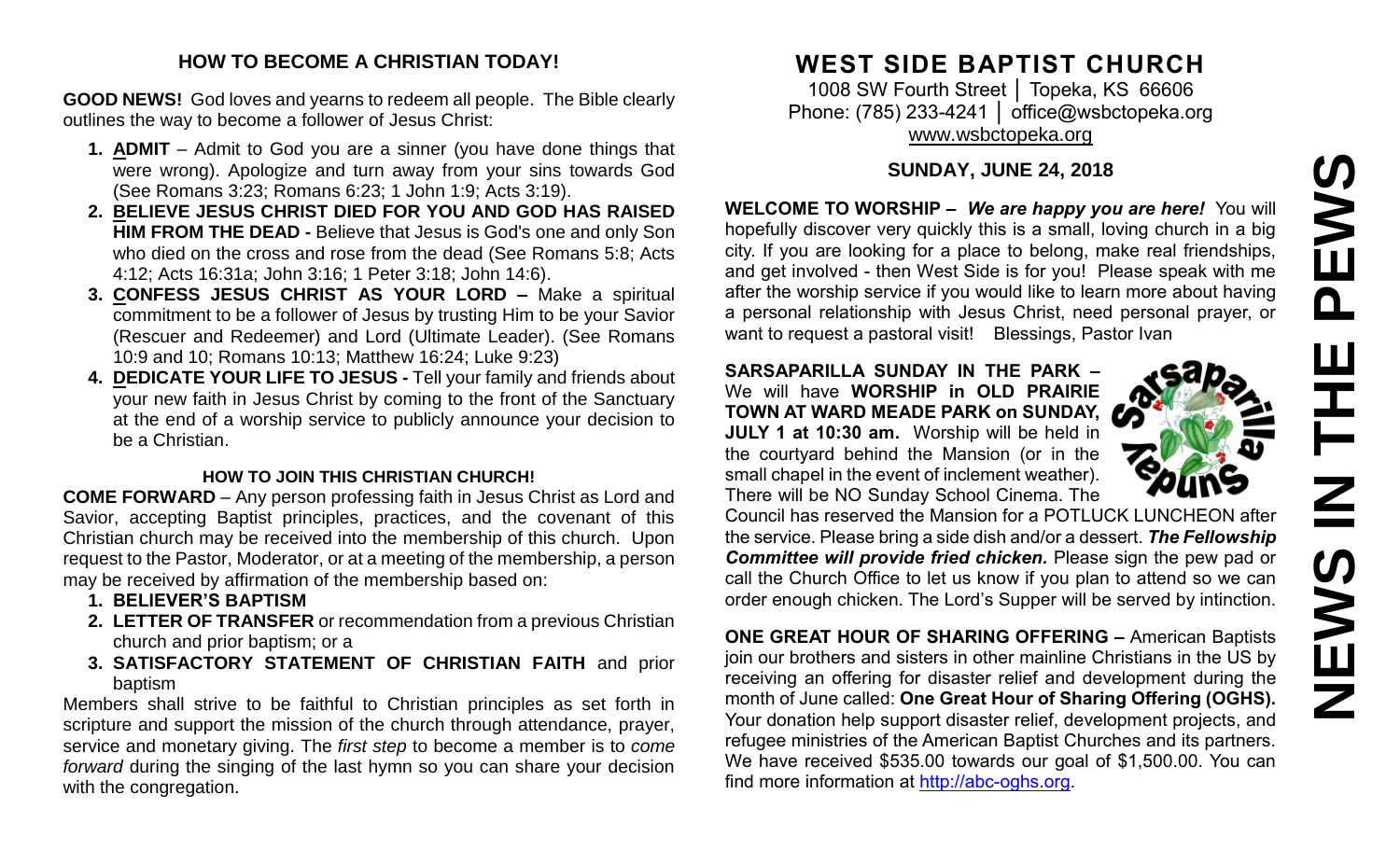**AGAPE BENEVOLENCE FUND** - Your neighbors and friends need your help! The Church receives financial donations over-and-above our operating expenses to help members and neighbors in need with medicine, rent/mortgages, utilities, and water bills. The Benevolence Committee has received and awarded more than \$2,250.00 in requests this year - twice the amount that we've received in donations. Would you consider giving a gift to help our church family and friends? Donations can be given on Sunday, mailed to the Church, or dropped off at the Church Office (M-F, 8 am to 4 pm). ~Pastor Ivan

#### **AUTOMATED EXTERNAL DEFIBRILLATOR**

**(AED) –** The new Automate External Defibrillator (AED) has arrived. It was installed in the elevator foyer. I will be scheduling a Cardiopulmonary Resuscitation (CPR) class with instructions on using



the AED in May. Please see me if you are willing to be certified in this class. ~ Pat Carreno

**BIBLE STUDY -** Come for the free one-hour small group study of the biblical book **"ACTS OF THE APOSTLES" on Wednesdays at 10:30 am in Holmer Hall**. The Bible study is taught start-to-finish ("lectio continua"), no previous experience necessary. Bible studies are free and open to the public. *There will be NO Bible Study on Wednesday, July 4 or July 11.*

**BOILER REPAIRS –** The Church voted unanimously during the Quarterly Business Meeting on April 29 to accept the \$43,000.00 bid from McElroy's Mechanical Contractors to repair the boilers this summer. The Church will receive donations and pledges for "BOILERS" for these unexpected



repairs. See Harry Carpenters for details about the boilers. Talk with Nancy Lindberg, Church Treasurer, about donations and/or a pledge.

**MUSIC COMMITTEE –** The Music Committee (Choir Director, Organist, and Pastor) has its weekly meeting to select hymns, songs, and spirituals for worship services on **Tuesdays at 9:00 am in Holmer Hall.** All are welcome!

# **WEEKLY CALENDAR**

#### **SUNDAY, JUNE 24**

| $8:30 \text{ am}$ | Breakfast (FH)            |
|-------------------|---------------------------|
| $9:15$ am         | Sunday School Cinema (HH) |
| $10:30$ am        | Worship Service (S)       |
|                   | No Evening Worship        |

#### **MONDAY, JUNE 25**

| $9:00$ AM $-$ 11:00 AM              | <b>Baby Closet Ministry</b>    |
|-------------------------------------|--------------------------------|
| $6:00 \text{ pm} - 9:00 \text{ pm}$ | Capital City Men's Chorus (FH) |

#### **TUESDAY, JUNE 26**

| $9:00$ am         | Music Committee Meeting (HH)                  |
|-------------------|-----------------------------------------------|
| $5:00 \text{ pm}$ | Habitat for Humanity Faith Building (ReStore) |
| $7:15$ pm         | Outreach Committee Meeting (HH)               |

#### **WEDNESDAY, JUNE 27**

| $10:30$ am       | Bible Study (HH)                      |
|------------------|---------------------------------------|
|                  | No Fruit & Vegetable Food Pantry (FH) |
| $4:30 - 7:00$ pm | <b>Baby Closet Ministry</b>           |

#### **THURSDAY, JUNE 28**

| $1:00 - 3:00$ pm                    | <b>Baby Closet</b>                   |
|-------------------------------------|--------------------------------------|
| $5:30 \text{ pm} - 8:30 \text{ pm}$ | <b>AED/CPR Training (FH)</b>         |
| $6:30 \text{ pm}$                   | Neighborhood Improvement Assoc. (HH) |

**FRIDAY, JUNE 29 Pastor's Day Off**

**SATURDAY, JUNE 30**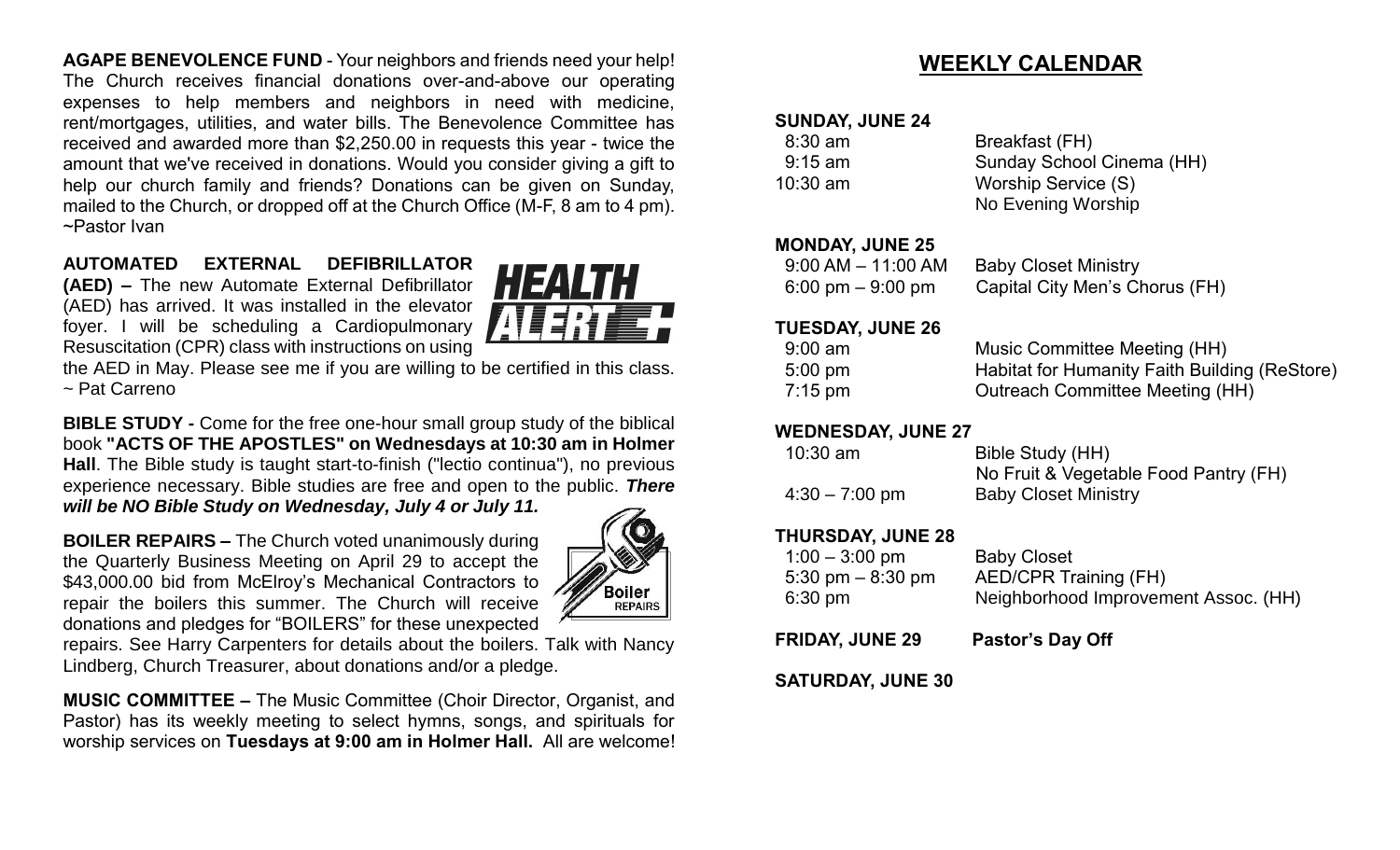# **IN OUR THOUGHTS AND PRAYERS**

Mark Arnold – Healing for health concerns Martha Beyers – Healing for health concerns Mark Calloway – Healing for health concerns Al Carpenter – Healing for health concerns Harry and Pat Carpenter – Healing for health concerns Esther Carrier – Healing for health concerns Shirley Dell – Healing for health concerns Grace Hart – Healing for health concerns (Janet Nyfeler's Mother) Judy Longstaff – Healing for health concerns Hilda Lundgren – Healing for health concerns Nancy May – Healing for health concerns Marie Merrifield – Healing for health concerns Rogene Moody – Healing for health concerns Don Morris – Healing for health concerns Ken Paslay – Healing for health concerns Edward Perkins – Healing for health concerns (Gardner, KS) Becky Poe – Healing for health concerns Bob Roesler – Interim Minister at FBC of Topeka, starting Feb. 1, 2018 Jill Roesler – Healing for health concerns Keith Springer – Healing for health concerns (Marianne Spano's brother) Lola Zab – Healing for health concerns (Marianne Spano's sister) **HOMEBOUND & CARE FACILITIES:** \*June Cunningham –Brewster Place \*Helen Farrar – Plaza West Care Center

\*Gerald Haney –

\*Russ Hunter –

\*Mary Lou Johnson – Aldersgate

\*Alice Kieffer –

\*Reginald Kirby –

\*Etta Landis – Legend at Capital Ridge

\*Madeleine Martinson – Fleming Place

\*Mae Martin – Plaza West Care Center

\*Theo Penny – Lawrence

\*Juanita Plankinton –

\*Hazel Smith-Tindall –

**FRUIT & VEGETABLE FOOD PANTRY –** Free bread, fruits, and vegetables on **Wednesdays from 4:00 to 6:00 pm**, while supplies last. No income restrictions. PROGRAM ELIGIBILITY: Households living in Topeka area (zip code 66601-66619). INCOME GUIDELINES: None. **ID REQUIRED:** Client must bring a PHOTO ID AND A PIECE OF US MAIL with client's name and current address for



identification. HOUSEHOLDS: One household per address. All food is available at no cost. West Side does not participate in Client Track.

## **SUMMER SCHEDULE: first and third Wednesdays only.**

- July 4 No Food Pantry (Harvester's Closed July Holiday)
- July 18 Summer Food Pantry (4-6 pm)

## **HABITAT FOR HUMANITY –** The Congregation voted unanimously during its



Quarterly Business Meeting on April 29 to partner with Habitat for Humanity in the **"Build on Faith" project at 422 SW Taylor**. A new Habitat house will be built by volunteers this summer. Speak with Don Johnson if you would like to volunteer at the work site, donate your professional skills (e.g., electricians, painters, etc.) or work in our kitchen to help feed volunteers. Donations for

"Habitat House" will be received for the new house in our neighborhood. *Volunteer by contacting:* Nikki MacMillan, Volunteer Coordinator Phone (785) 234-4322 or [volunteer@topekahabitat.org.](mailto:volunteer@topekahabitat.org) Sign-up online:<http://www.topekahabitat.org/volunteer>

## **THE LORD'S SUPPER** – West Side Baptist Church celebrates the Lord's



Supper (Holy Communion) on the first Sunday of each month. We practice "open communion." This means we recognize the Table of the Lord does not belong to any church but solely to Jesus Christ. Therefore, any baptized Christian is welcome to receive the bread and the cup in

this Christian church.